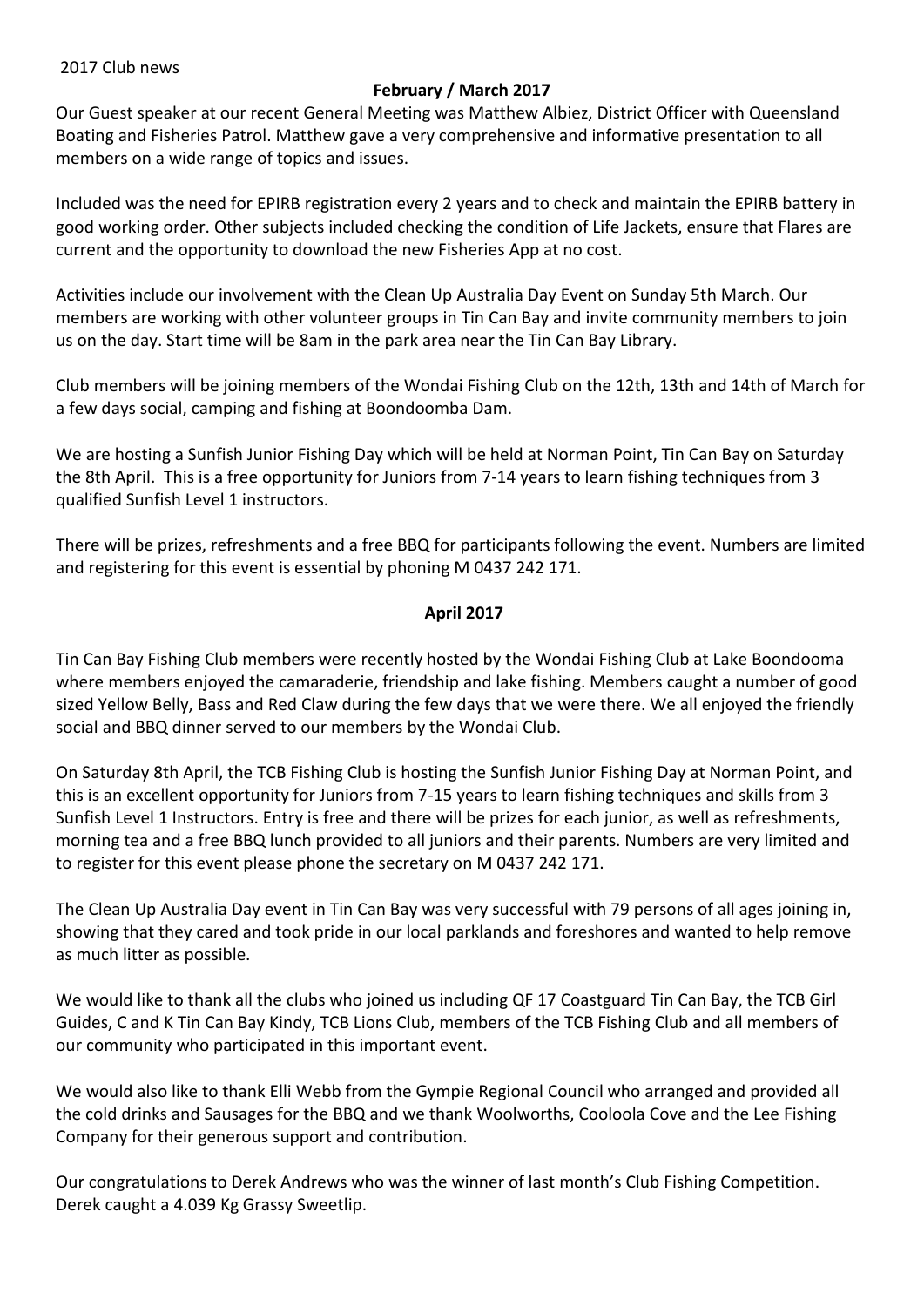#### **May 2017**

The Sunfish Junior Fishing Day that was held at Norman Point on the 8th April was a very successful day with 30 juniors and their parents attending. There were 2 qualified Sunfish Instructors who taught the juniors how to tie knots, rig rods and practise casting. After a big morning tea, they were taught to bait hooks followed by a short walk down to the beach area to catch fish. A few nice whiting were caught by the juniors and they had a lot of fun being involved despite the windy conditions. Everyone enjoyed the complimentary BBQ and after lunch, each junior was presented with a Certificate of Participation and a Rod, Reel and Tackle Box.

This successful outcome of the Sunfish Junior Fishing Day was due to the sponsorship and support provided to our club by Sunfish Queensland, Tin Can Bay Chandlery, Lee Fishing Company, the Gympie Regional Council and Soda Graphics.

With the passing of cyclone Debbie and the associated windy weather that followed, member's fishing activities were restricted but there were reports of good numbers of Mangrove Jacks being caught in the creeks. Summer whiting have been difficult to find in any numbers, good sized Flathead have been landed at Kauri Creek and good Bream catches have been reported in Snapper Creek. Squid have shown up early this year with reasonable catches reported in the North Carlo, Smoodger and Crab Creek areas One of our members recently caught a 50 cm Bass whilst staying at Borumba Dam.

Subject to some favourable weather, club activities for May include:

- a day's fishing at Kauri Creek
- as well as beach fishing at Rainbow Beach.



*[See More Photos](http://tincanbayfishingclub.com.au/tcbfc/photos.html)*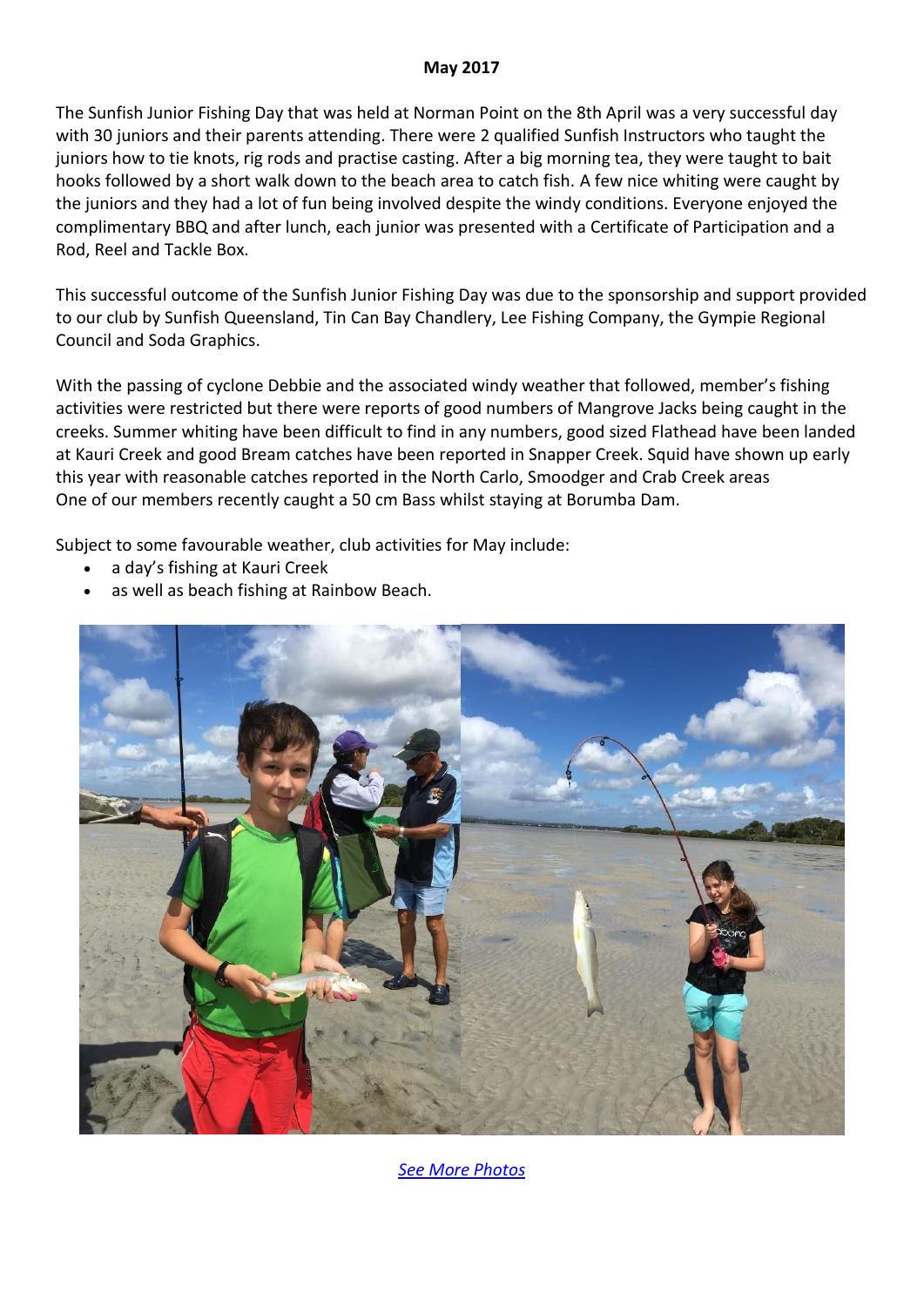### **July 2017**

Club members enjoyed fishing at Rainbow Beach recently during which there were good catches of Dart to 41cm as well as a few nice sized Bream. Several members also fished at Kauri Creek where members caught Whiting and Flathead but generally the fishing was slow.

The good news is that the squid are being caught in good numbers in most of the usual locations, mainly in the six to eight metre depth range.

Good numbers of sand crabs are being caught at the moment throughout the bay in two to three meters of water out of the main current and it has been a few years since the sand crabs have come into the bay in these numbers.

Tuna species can be seen regularly feeding on the baldish and are worth targeting by casting small metal lures. Diver whiting have been caught in reasonable numbers but you have to move around a bit to find where they are on the day.

The reef fishing inside the bay is fairly quiet at the moment but good numbers of reef fish have been reported on the outside reefs.

Large numbers of small to just legal sized bream have been seen in the shallows throughout the bay and may be worth targeting with yabbies or small strips of mullet.

The better quality fish caught in last month or so have been caught casting lures, some good quality flathead and golden trevally and a few legal cod have been caught.

As the water is very clear at the moment it is worth while driving around looking at the bottom terrain and observing what fish can be seen in different locations and situations and targeting types of fish in the areas where they are seen.

Winner of the Club's May Monthly Comp is Marcus Chapman with a 61 cm Flathead for 172 points. The Flatty was caught casting a lure in the shallows.

The club members were pleased to host the Tin Can Bay Girl Guides Association to a Fishing training morning at Tin Can Bay recently. There were 12 Girl Guides who attended the training day together with their Group Leaders. The training included general safety, knot tying, rigging a rod and casting. All guides enjoyed the training with excellent results achieved.

The Club's Cooloola Mitre 10 Raffle was drawn at the Tin Can Bay Country Club on the 9th June 2017.

- First Prize Winner of the \$900.00 Cooloola Mitre 10 Voucher was Stephen Smith of Cooloola Cove Ticket No 0834
- Second Prize of \$200.00 was won by Dave and Hope Wickmann of Kia-Ora Ticket No 0361
- Third Prize of \$100.00 the winner was Graham Parmenter of Cooloola Cove Ticket No 0956

We would like to thank Mark Denham and Cooloola Mitre 10 for the sponsorship of this Raffle and we thank all community members for their consistent support.

The club is very pleased to advise that they have arranged for the host of the ABC Gardening Australia program to visit Tin Can Bay on the 10th July.

Costa will be the guest speaker at the annual fundraising event for Sailability that will commence at 10am at the Cooloola Cove Vets and Community Hall. All proceeds are to assist Sailability.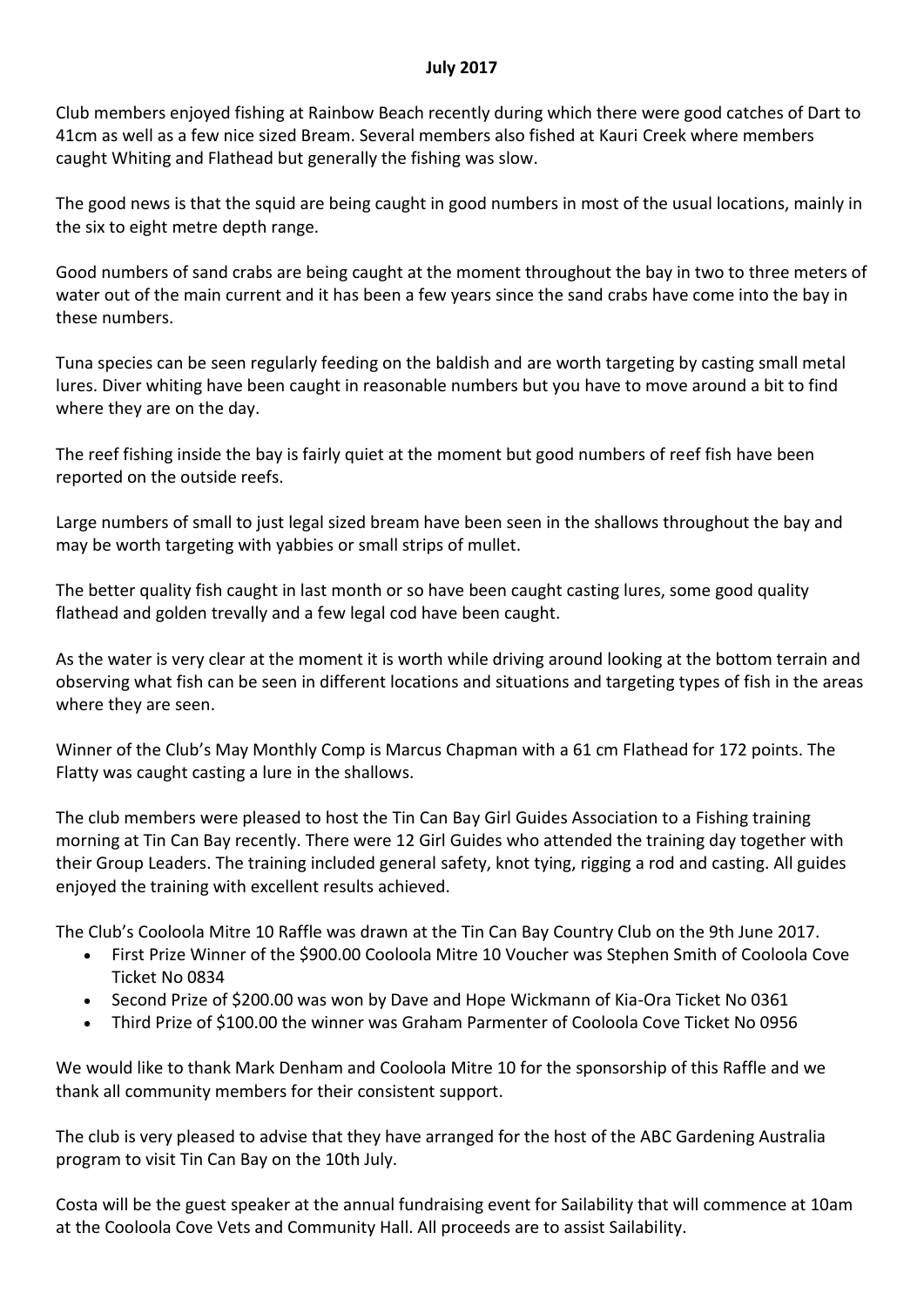Bookings are essential as seats are limited and please phone the Secretary M 0437 242 171 to reserve your seat.

# **September 2017**

Members enjoyed a Lure workshop in Tin Can Bay during which members were advised about a range of Lures and the most effective way to use them for fishing in both inland and coastal waters. There was also the opportunity to learn how to cast bait net and members were given instructions on how to perfect the throw of the net. The workshop was run by members Marquis Chapman and Derek Andrews and was very informative and educational.

Fishing inside the bay is still fairly quiet at the moment but diver whiting have been caught in reasonable numbers but you have to move around to locate then on the day. Squid are being caught in most of the usual locations, mainly in depths of 6 to 8 metres.

There are a lot of school mackerel around at the moment but only the odd one is legal. School mackerel legal size is 50cm and be aware of how to correctly identify this species as only school mackerel are this length. Queenfish to 83cm have been caught by trolling ledges and drop-offs and best results are during the runout tide.

Winner of the club's July competition was Derek Andrews with a 57cm Sweetlip weighing 3.05kg. Members would like to thank the Tin Can Bay RSL for the very enjoyable morning tea and entertainment that was provided to the members of the community recently. Everyone had a great time and are looking forward to the next social.

All members of the TCB Fishing Club would like to thank and acknowledge the assistance provided by the Gympie Reginal Council for the Facilities Funding Grant that we received recently. The funding provided an opportunity to install a 5kw Solar System to the Club's building at Tin Can Bay. This will greatly assist the club for offsetting all future power costs.

# **October 2017**

The early summer weather and very dry conditions have resulted in variable fish catches around the region.

Members who have been fishing the Mary River at Gympie have been catching Bass, Saratoga and Yellow Belly and we have reports that Threadfin Salmon have been caught at Baffle Creek There have been Whiting and Bream catches in the Tin Can Bay inlet and creeks as well as good sized summer whiting being landed in small numbers. There have also been small catches of Sweetlip, Flathead, Bonito and Flounder in the Sandy Straits and Bluff Reef areas.

We recently hosted the Wondai Amateur Fishing Club and members of both our clubs enjoyed a day's fishing with Baitrunner Fishing Charters resulting in a variety of fish including Parrot, Squire, Pearl Perch, Slatey Bream, Trag Jew and Cod. Everyone enjoyed the BBQ at the Tin Can Bay Tourist Park after the day's fishing and Cr Mark McDonald attended and welcomed all the Wondai Visitors to Tin Can Bay. Cr McDonald also spoke about the attractions that our area has to offer to visitors and gave an update on the proposed Tin Can Bay Jetty.